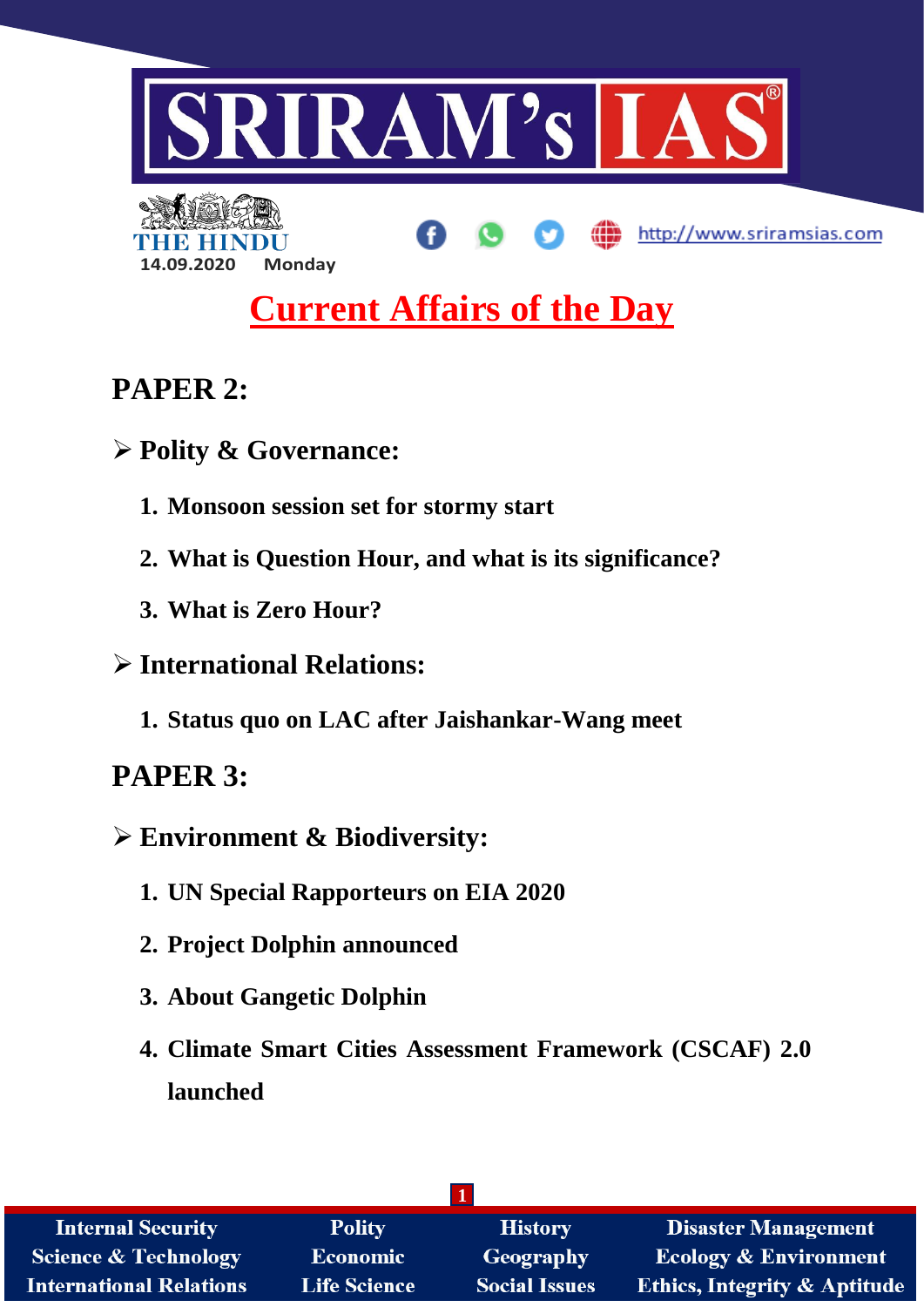

#### **Monsoon session set for stormy start**

- $\triangleright$  The monsoon session of Parliament, delayed due to the COVID-19 pandemic, will get under way on Monday with strict safety protocols in place.
- $\triangleright$  The 18-day session is expected to be stormy, with the Opposition eager to corner the government on its handling of the India-China border issue, the pandemic and the naming of senior Left leaders as co-conspirators in the Delhi riots case by the Delhi police.
- $\triangleright$  The session, with four-hour sittings for each House in shifts, including on weekends, will not only see the government lining up 11 ordinances, which were cleared during the lockdown, but also tabling up to 45 Bills in both Houses for approval.
- While **Question Hour** has been removed from the business of the day, questions that require written answers will be tabled, and a 30-minute **Zero Hour** for MPs to raise issues of importance has been added.

#### **Value Added Information**

**14.09.2020 Monday**

#### **What is Question Hour, and what is its significance?**

- $\triangleright$  Question Hour is the liveliest hour in Parliament. It is during this one hour that MPs ask questions of ministers and hold them accountable for the functioning of their ministries.
- $\triangleright$  Prior to Independence, the first question asked of government was in 1893. It was on the burden cast on village shopkeepers who had to provide supplies to touring government officers.
- $\triangleright$  The questions that MPs ask are designed to elicit information and trigger suitable action by ministries.
- $\triangleright$  Over the last 70 years, MPs have successfully used this parliamentary device to shine a light on government functioning.
- $\triangleright$  Their questions have exposed financial irregularities and brought data and information regarding government functioning to the public domain.
- $\triangleright$  With the broadcasting since 1991, Question Hour has become one of the most visible aspects of parliamentary functioning.

| <b>Internal Security</b>        | <b>Polity</b>       | <b>History</b>       | <b>Disaster Management</b>              |
|---------------------------------|---------------------|----------------------|-----------------------------------------|
| <b>Science &amp; Technology</b> | <b>Economic</b>     | Geography            | <b>Ecology &amp; Environment</b>        |
| <b>International Relations</b>  | <b>Life Science</b> | <b>Social Issues</b> | <b>Ethics, Integrity &amp; Aptitude</b> |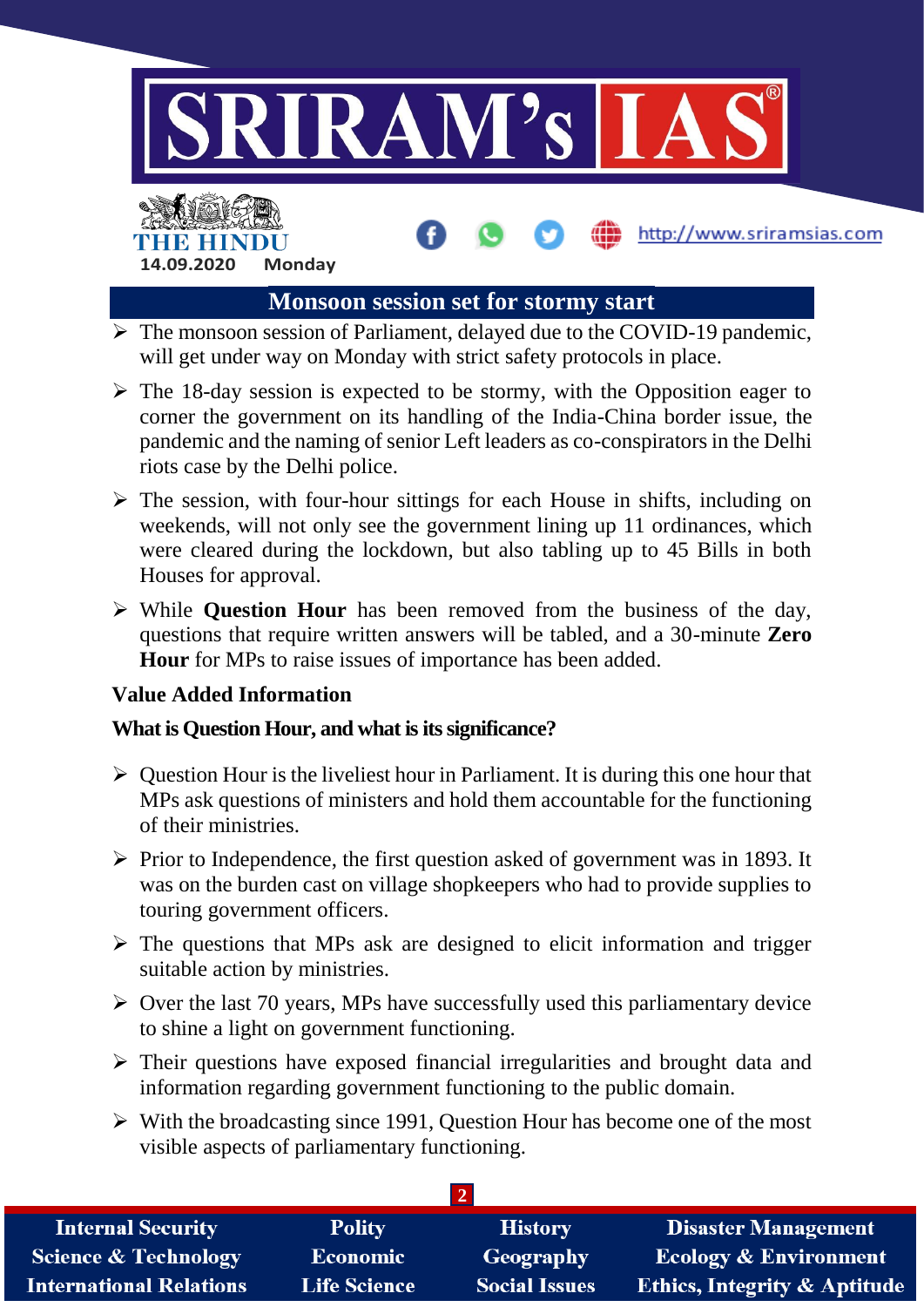

#### **And what is Zero Hour?**

- While Question Hour is strictly regulated, Zero Hour is an Indian innovation. The phrase does not find mention in the rules of procedure.
- $\triangleright$  The concept of Zero Hour started organically in the first decade of Indian Parliament when MPs felt the need for raising important constituency and national issues.
- $\triangleright$  During the initial days, Parliament used to break for lunch at 1 pm.
- $\triangleright$  Therefore, the opportunity for MPs to raise national issues without an advance notice became available at 12 pm and could last for an hour until the House adjourned for lunch.
- $\triangleright$  This led to the hour being popularly referred to as Zero Hour and the issues being raised during this time as Zero Hour submissions.
- $\triangleright$  Its importance can be gauged from the support it receives from citizens, media, MPs and presiding officers despite not being part of the rulebook.

#### **How is Question Hour regulated?**

- $\triangleright$  Parliament has comprehensive rules for dealing with every aspect of Question Hour.
- $\triangleright$  And the presiding officers of the two houses are the final authority with respect to the conduct of Question Hour.
- $\triangleright$  For example, usually, Question Hour is the first hour of a parliamentary sitting.

#### **What kinds of questions are asked?**

- $\triangleright$  Parliamentary rules provide guidelines on the kind of questions that can be asked by MPs.
- $\triangleright$  Questions have to be limited to 150 words. They have to be precise and not too general.
- $\triangleright$  The question should also be related to an area of responsibility of the GoI.

| <b>Internal Security</b>       | <b>Polity</b>       | <b>History</b>       | <b>Disaster Management</b>              |  |
|--------------------------------|---------------------|----------------------|-----------------------------------------|--|
| Science & Technology           | Economic            | Geography            | <b>Ecology &amp; Environment</b>        |  |
| <b>International Relations</b> | <b>Life Science</b> | <b>Social Issues</b> | <b>Ethics, Integrity &amp; Aptitude</b> |  |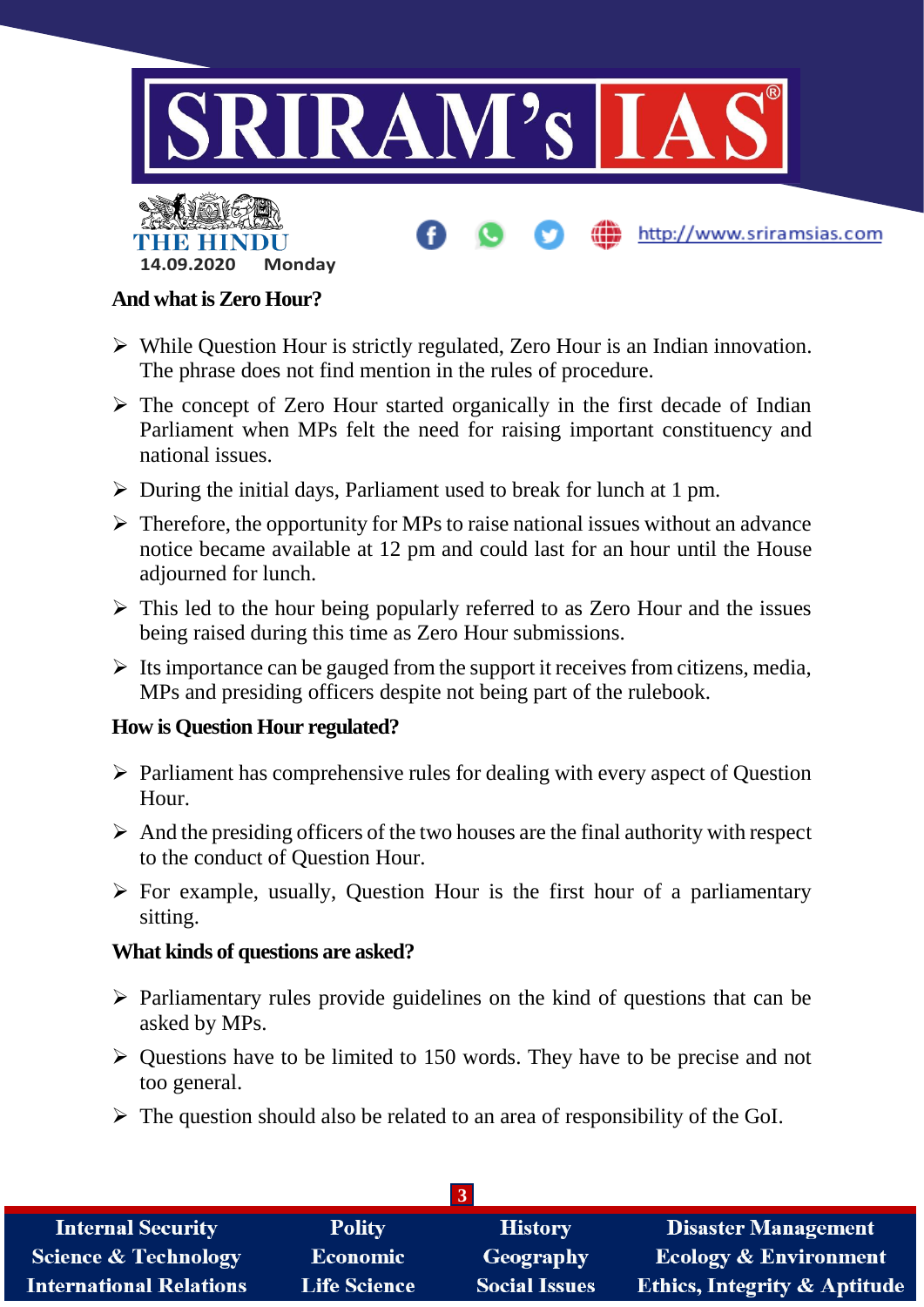

- $\triangleright$  Ouestions should not seek information about matters that are secret or are under adjudication before courts.
- $\triangleright$  It is the presiding officers of the two Houses who finally decide whether a question raised by an MP will be admitted for answering by the government.

#### **How frequently is Question Hour held?**

**14.09.2020 Monday**

THE BELLET

- $\triangleright$  The process of asking and answering questions starts with identifying the days on which Question Hour will be held.
- $\triangleright$  At the beginning of Parliament in 1952, Lok Sabha rules provided for Question Hour to be held every day. Rajya Sabha, on the other hand, had a provision for Question Hour for two days a week.
- $\triangleright$  A few months later, this was changed to four days a week. Then from 1964, Question Hour was taking place in Rajya Sabha on every day of the session.
- $\triangleright$  Now, Question Hour in both Houses is held on all days of the session.
- $\triangleright$  But there are two days when an exception is made. There is no Ouestion Hour on the day the President addresses MPs from both Houses in the Central Hall.
- $\triangleright$  Question Hour is not scheduled either on the day the Finance Minister presents the Budget.

## **Status quo on LAC after Jaishankar-Wang meet**

 There is a freeze on all movement and activities along the **Line of Actual Control (LAC)** in eastern Ladakh after External Affairs Minister S. Jaishankar met his Chinese counterpart, Wang Yi, in Moscow on September 10 and agreed on a five-point solution to ease the border tension.

#### **Background:**

- $\triangleright$  India and China have been engaged in a stand-off since April-May when China massed huge troops in **Depsang, Gogra-Hotsprings, Galwan and Pangong Tso.** On June 15, 20 Indian soldiers were killed in clashes in Galwan.
- $\triangleright$  The official said that in areas such as Depsang, Hot Springs or Galwan, no major activity or mobilisation has been seen since July.

| <b>Internal Security</b>        | <b>Polity</b>       | <b>History</b>       | <b>Disaster Management</b>              |  |
|---------------------------------|---------------------|----------------------|-----------------------------------------|--|
| <b>Science &amp; Technology</b> | Economic            | Geography            | <b>Ecology &amp; Environment</b>        |  |
| <b>International Relations</b>  | <b>Life Science</b> | <b>Social Issues</b> | <b>Ethics, Integrity &amp; Aptitude</b> |  |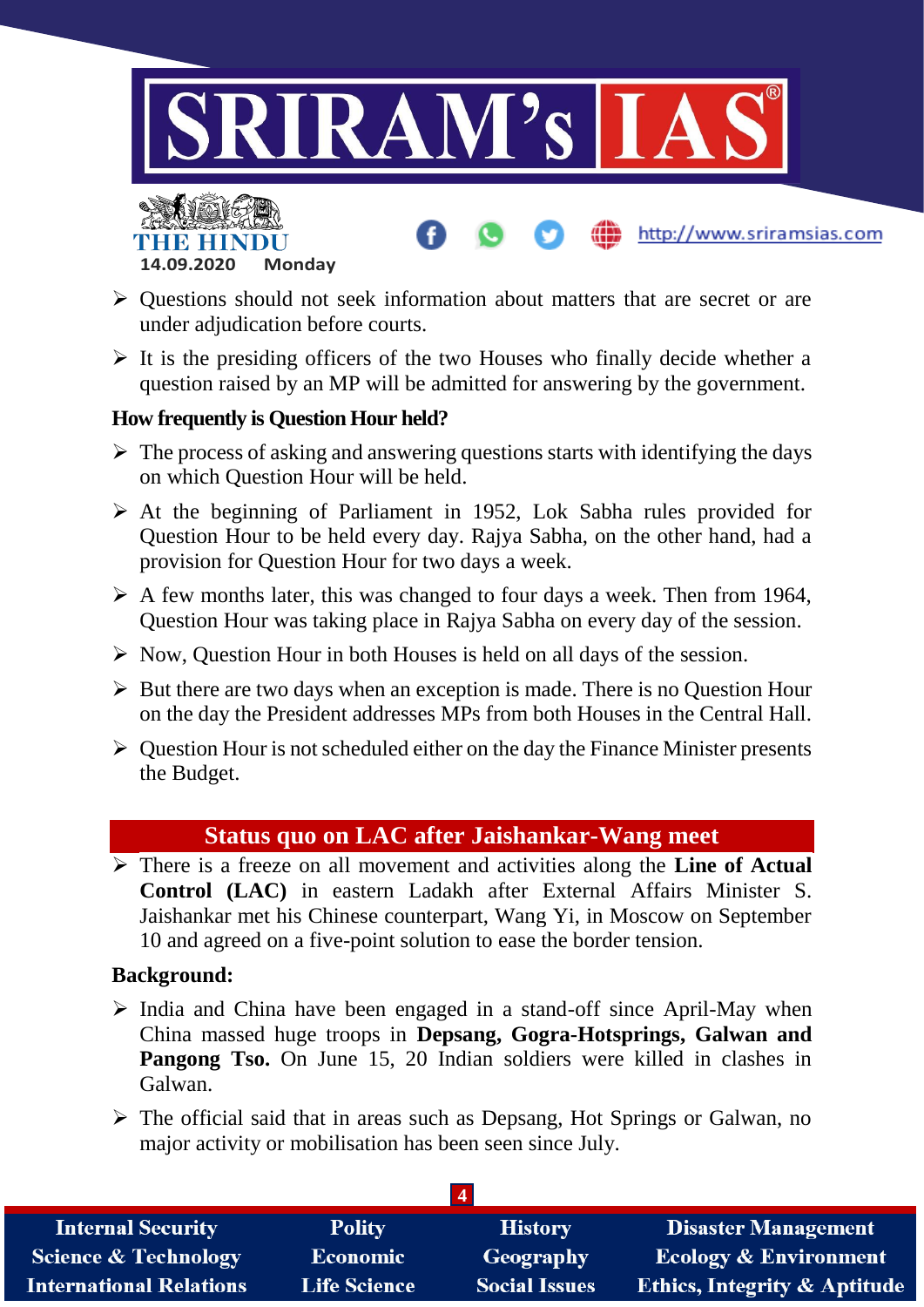

http://www.sriramsias.com



- $\triangleright$  India has accused China of not adhering to the disengagement and deescalation plan as agreed during the military and diplomatic-level talks.
- $\triangleright$  In many sectors, Chinese forces are within India's perception of the LAC.

## **UN Special Rapporteurs on EIA 2020**

 $\triangleright$  Recently, a group of Special Rapporteurs to the United Nations (UN) has expressed concerns over the draft Environment Impact Assessment (EIA) notification, 2020.

## **Key takeaways:**

- $\triangleright$  The group has highlighted that the proposed notification appeared to have clauses that obstructed people's rights to a safe, clean and healthy environment.
- $\triangleright$  There are clauses which exempt several large industries and projects from the public consultation.
- $\triangleright$  It does not require publication of information or holding of public consultation for projects labelled by the Central government as 'involving strategic considerations'.
- $\triangleright$  It allows for post-facto approval for projects. It means that the clearances for projects can be awarded even if they have started construction or have been running phase without securing environmental clearances.
- $\triangleright$  The group has sought the government's response on how the provisions of the notification are consonant with India's obligations under international law.

## **Indian Government's response:**

- $\triangleright$  The Environment Ministry has held that nothing in the proposed EIA, 2020 violates the UN Declaration of Human Rights and that the rapporteurs' concerns are misplaced.
- $\triangleright$  It is still a draft and was issued for public consultation.
- $\triangleright$  The imperfections in the existing EIA would be amended in the new notification.

| <b>Internal Security</b>        | <b>Polity</b>       | <b>History</b>       | <b>Disaster Management</b>              |  |
|---------------------------------|---------------------|----------------------|-----------------------------------------|--|
| <b>Science &amp; Technology</b> | <b>Economic</b>     | Geography            | <b>Ecology &amp; Environment</b>        |  |
| <b>International Relations</b>  | <b>Life Science</b> | <b>Social Issues</b> | <b>Ethics, Integrity &amp; Aptitude</b> |  |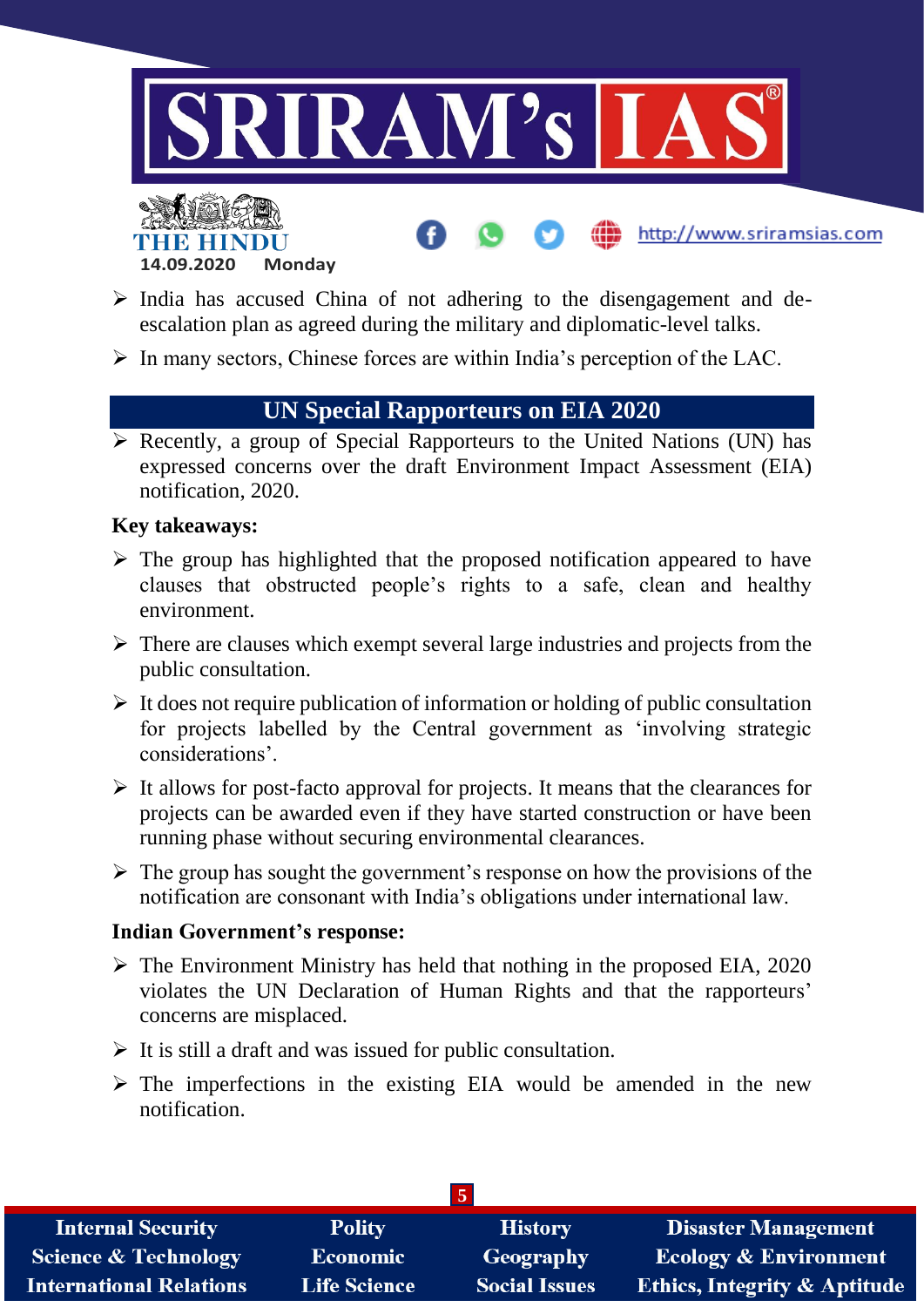

# INEIR EIN **14.09.2020 Monday**

## **Project Dolphin announced**

http://www.sriramsias.com

- The Indian Prime Minister had announced the government's plan to launch a Project Dolphin in his recent Independence Day Speech.
- **Aim:** To save both river and marine dolphins.
- **Implemented by**: Ministry of Environment, Forest and Climate Change.
- Project Dolphin will be on the lines of **Project Tiger**.

## **Value Added Information**

## **About Gangetic Dolphin:**

- $\triangleright$  Scientific Name: Platanista gangetica
- $\triangleright$  These are generally blind.
- $\triangleright$  They catch their prey by emitting an ultrasonic sound which reaches the prey.
- $\triangleright$  These are also called Susu.
- $\triangleright$  It is found mainly in the Indian subcontinent, particularly in Ganga-Brahmaputra-Meghna and Karnaphuli-Sangu river systems and in the Ganga's tributaries.
- **Threats:** Construction of dams, Pollution, excessive silting and sand mining.
- $\triangleright$  It has been recognized by the Indian Government as its National Aquatic Animal
- $\triangleright$  It is the official animal of the Guwahati, Assam.
- **IUCN Status**: Endangered
- $\triangleright$  They are included in Appendix I (most endangered) of the Convention on International Trade in Endangered Species (CITES).
- $\triangleright$  They are also included in Appendix II of the Convention on Migratory Species (CMS).
- The National Mission for Clean Ganga celebrates 5th October as National Ganga River Dolphin Day.

| <b>Internal Security</b>        | <b>Polity</b>       | <b>History</b>       | <b>Disaster Management</b>              |  |
|---------------------------------|---------------------|----------------------|-----------------------------------------|--|
| <b>Science &amp; Technology</b> | Economic            | Geography            | <b>Ecology &amp; Environment</b>        |  |
| <b>International Relations</b>  | <b>Life Science</b> | <b>Social Issues</b> | <b>Ethics, Integrity &amp; Aptitude</b> |  |